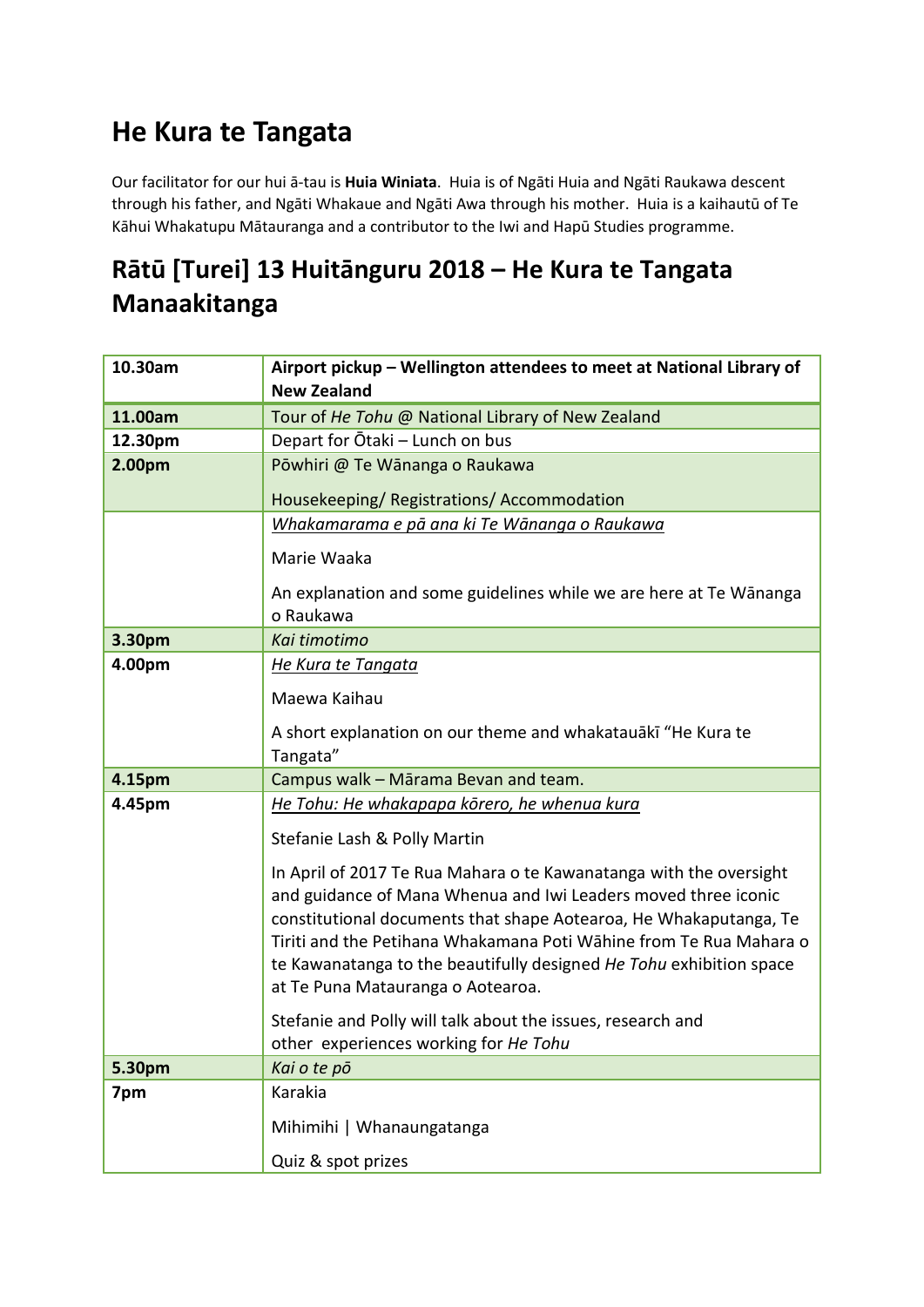### **Rāapa [Wenerei] 14 Huitānguru 2018 – He Kura te Tangata Amorangitanga**

| 8am     | Parakuihi                                                                                                                                                                                                                                                                                      |
|---------|------------------------------------------------------------------------------------------------------------------------------------------------------------------------------------------------------------------------------------------------------------------------------------------------|
| 9am     | Housekeeping                                                                                                                                                                                                                                                                                   |
| 9.05    | Keynote speaker                                                                                                                                                                                                                                                                                |
|         | Mereana Selby, Tumuaki, Te Wānanga o Raukawa                                                                                                                                                                                                                                                   |
|         | Mereana Selby, Ngāti Raukawa<br>Mereana began her education career as a secondary school teacher<br>where she spent 14 years teaching physical education and te Reo Māori.                                                                                                                     |
|         | In 1990 she came to Otaki to head the Bilingual Unit at Otaki College and<br>to participate in the language and cultural revival taking place for her iwi,<br>Ngāti Raukawa, through the Whakatupuranga Rua Mano Iwi                                                                           |
|         | Development plan. During this time, she moved into the tertiary sector<br>training Māori teachers and heading a graduate programme for teachers<br>in kaupapa Māori schools at Wellington College of Education. She was<br>then appointed to lead the development of teaching programmes at Te |
|         | Wānanga o Raukawa. In 2004 she led a research project, Te Ako Hikohiko,<br>which explored the combining of education and technology in enhancing<br>the learning of Te Reo Māori. In 2007 she was appointed to the role of                                                                     |
|         | Tumuaki of Te Wānanga o Raukawa, the first female to become a<br>Wänanga CEO. Although a second language speaker of Māori herself, her<br>five children are all first language speakers of te Reo Māori and educated                                                                           |
|         | in Kōhanga Reo, Kura Kaupapa Māori and Wharekura. Mereana has been<br>active in the Māori language revival movement over the last 40 years,                                                                                                                                                    |
|         | particularly with her own iwi of Ngāti Raukawa and has a particular<br>interest in language revitalisation and intergenerational language                                                                                                                                                      |
|         | transmission.                                                                                                                                                                                                                                                                                  |
| 10.00am | Virtualising the Stories of Ngākau Māhaki                                                                                                                                                                                                                                                      |
|         | <b>Victor Grbic</b>                                                                                                                                                                                                                                                                            |
|         | This presentation shares a recent research project that investigated how                                                                                                                                                                                                                       |
|         | mātauranga Māori, recorded histories and events associated with                                                                                                                                                                                                                                |
|         | Unitec's Te Noho Kotahitanga marae can be shared within a digital space.                                                                                                                                                                                                                       |
|         | The challenge was to model a digital repository that could meet the needs<br>of Unitec's diverse and changing learning community, while upholding the                                                                                                                                          |
|         | rangatiratanga of Māori partners. Key questions explored were: what are                                                                                                                                                                                                                        |
|         | the implications for storing taonga and matauranga Maori within digital                                                                                                                                                                                                                        |
|         | spaces; and how might Māori processes of engagement with and on                                                                                                                                                                                                                                |
|         | marae be transposed to a digital space? Kaupapa Māori approaches                                                                                                                                                                                                                               |
|         | framed the research methodology and because of this, Māori knowledge                                                                                                                                                                                                                           |
|         | and interests in the design of the prototype website 'Te Rua' were                                                                                                                                                                                                                             |
|         | privileged. The Māori research partners' recommendations were<br>supported by research into current digital media platforms and tools                                                                                                                                                          |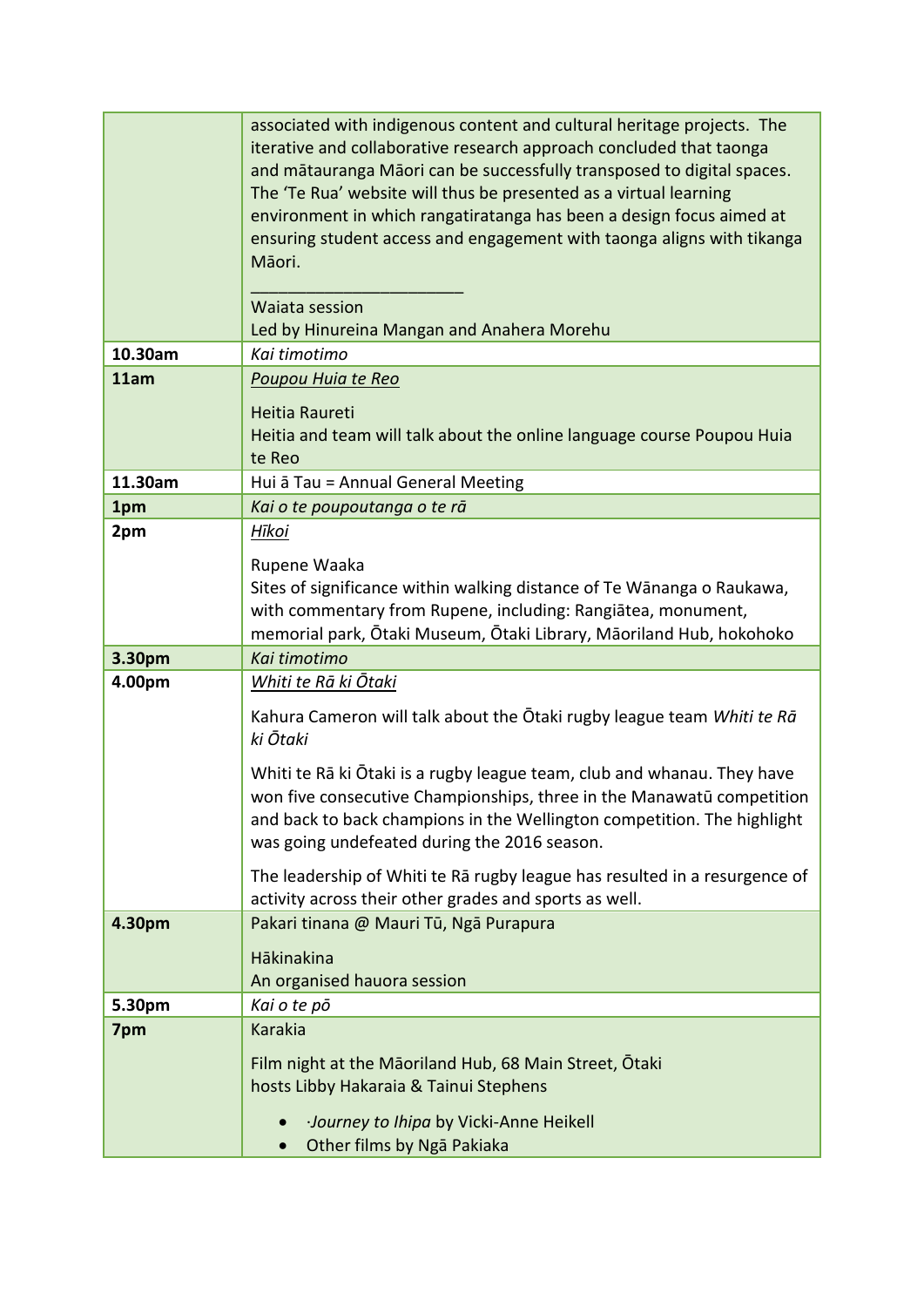# **Rāpare [Taite] 15 Huitānguru 2018 – He Kura te Tangata**

## **Mohiotanga**

| 8.00am  | Parakuihi                                                                                                                                                                                                                                                                                                                                                                                                                                                                                                                                                                                                                                                                                                                                                                                                                                                                                                                         |
|---------|-----------------------------------------------------------------------------------------------------------------------------------------------------------------------------------------------------------------------------------------------------------------------------------------------------------------------------------------------------------------------------------------------------------------------------------------------------------------------------------------------------------------------------------------------------------------------------------------------------------------------------------------------------------------------------------------------------------------------------------------------------------------------------------------------------------------------------------------------------------------------------------------------------------------------------------|
| 9am     | Housekeeping                                                                                                                                                                                                                                                                                                                                                                                                                                                                                                                                                                                                                                                                                                                                                                                                                                                                                                                      |
| 9.05am  | Keynote speaker                                                                                                                                                                                                                                                                                                                                                                                                                                                                                                                                                                                                                                                                                                                                                                                                                                                                                                                   |
|         | Louise LaHatte, President, Te Rau Herenga LIANZA                                                                                                                                                                                                                                                                                                                                                                                                                                                                                                                                                                                                                                                                                                                                                                                                                                                                                  |
| 10am    | Whangaia te Rito - Kohanga reo reading programme                                                                                                                                                                                                                                                                                                                                                                                                                                                                                                                                                                                                                                                                                                                                                                                                                                                                                  |
|         | Jermaine Tai-Rakena<br>Whangaia te Rito was first launched in 2003, under Manukau Libraries<br>(pre-amalgamation). The director/curator of the programme was CLM<br>Jennifer Barnett, in partnership with the late Mori Herewini, kaiako of<br>Manurewa kohanga reo. In this presentation, I will discuss my<br>experiences in delivering the programme, along with various obstacles<br>and positive outcomes.<br>The aim of this presentation is to provide an insight into the<br>implementation of a programme such as Whangaia te Rito $-$ it is unique,<br>and no other programme quite like it has been executed anywhere in<br>Aotearoa.                                                                                                                                                                                                                                                                                  |
|         | Wāhine: Beyond the dusky maiden (title tbc)                                                                                                                                                                                                                                                                                                                                                                                                                                                                                                                                                                                                                                                                                                                                                                                                                                                                                       |
|         | Ariana Tikao<br>Ariana Tikao, who co-curated the 'Wāhine: Beyond the dusky maiden'<br>exhibition in the Turnbull Gallery last year, will talk about the dynamic<br>community that formed around the exhibition which celebrated mana<br>wahine. By telling stories relating to atua wahine, some 'movers &<br>shakers' of Māoridom such as Merata Mita, and Eva Rickard, as well as<br>some Māori women of today who defy stereotypes, the exhibition<br>allowed for a greater diversity of voices to be heard. Ariana will highlight<br>the importance of creating political spaces within our institutions, which<br>can allow the creation of safe places to wananga, and allow the<br>expression previously hidden identities. This was borne out in the events<br>and collaborations that came to fruition as a part of the exhibition<br>programme and beyond.<br>Kei wareware te mana o te wahine (Pay heed to the mana of |
|         | women)<br>- Whaia McClutchie                                                                                                                                                                                                                                                                                                                                                                                                                                                                                                                                                                                                                                                                                                                                                                                                                                                                                                      |
| 10.30am | Kai timotimo                                                                                                                                                                                                                                                                                                                                                                                                                                                                                                                                                                                                                                                                                                                                                                                                                                                                                                                      |
| 11am    | <b>Te Waari Carkeek</b>                                                                                                                                                                                                                                                                                                                                                                                                                                                                                                                                                                                                                                                                                                                                                                                                                                                                                                           |
| 11.30am | <b>Lightening sessions combined</b>                                                                                                                                                                                                                                                                                                                                                                                                                                                                                                                                                                                                                                                                                                                                                                                                                                                                                               |
|         | Puna Maumahara ki Tamaki Makaurau<br>Judith Waaka, Kelly Te Kare & Phillip Livingstone                                                                                                                                                                                                                                                                                                                                                                                                                                                                                                                                                                                                                                                                                                                                                                                                                                            |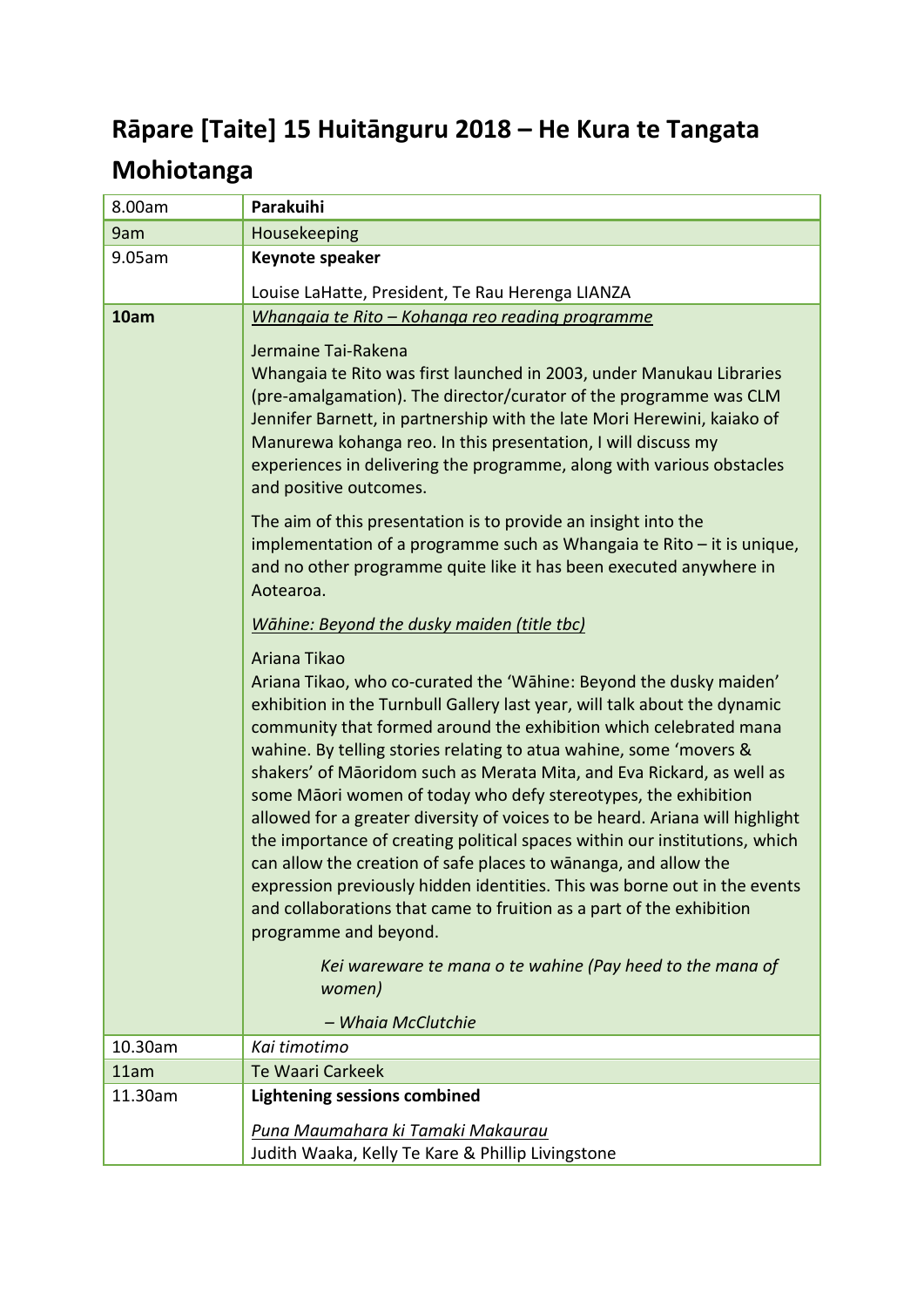|         | In 2017 the number of Māori roles at Ngā Pātaka Kōrero o Tāmaki<br>Makaurau increased from 15 to 29. By partnering with Te Wānanga o<br>Raukawa to deliver the Heke Puna Maumahara programme in Tāmaki<br>Makaurau. In this presentation we will discuss our experience of working<br>with Te Wānanga o Raukawa, the journeys of our staff as tauira of Heke<br>Puna Maumahara and how the programme has enriched Auckland<br>Libraries and the communities we work with. |
|---------|---------------------------------------------------------------------------------------------------------------------------------------------------------------------------------------------------------------------------------------------------------------------------------------------------------------------------------------------------------------------------------------------------------------------------------------------------------------------------|
| 12.00pm | Poutuarongo Puna Maumahara                                                                                                                                                                                                                                                                                                                                                                                                                                                |
|         | Hinureina Mangan<br>Körero about this Bachelor Degree. Graduates will have be able to work<br>in a range of organisations that care for and/or manage information<br>including libraries, archives, museums, whānau, hapū and iwi<br>repositories. They will be able to assist whanau, hapu and iwi to design<br>and implement information systems.                                                                                                                       |
| 12.30pm | <b>Lightening session</b>                                                                                                                                                                                                                                                                                                                                                                                                                                                 |
|         | Te Tiriti o Waitangi leading the framework at Te Tumu Herenga                                                                                                                                                                                                                                                                                                                                                                                                             |
|         | Anahera Morehu<br>Te Tiriti o Waitangi is a foundation on which the new service delivery<br>model, aspirations, values and principles of Te Tumu Herenga are<br>based. The presentation discusses how contribution of Te Tumu Herenga<br>staff is taking the lead within the larger organisation and what impacts<br>upon Te Tumu Herenga in creating best practice models across the<br>organisation.                                                                    |
|         | Waiata session with Anahera                                                                                                                                                                                                                                                                                                                                                                                                                                               |
| 1pm     | Kai o te poupoutanga o te rā                                                                                                                                                                                                                                                                                                                                                                                                                                              |
| 2pm     | Ngā Kaiwhakahau session updates<br>Māori Subject Headings<br>Mātauranga Māori Workshops<br>$\bullet$<br>2019 Hui ā-tau, IILF & IFLA Indigenous Matters Section visit<br>Waiata                                                                                                                                                                                                                                                                                            |
| 2.30pm  | <u>Haerenga ki tātahi.</u>                                                                                                                                                                                                                                                                                                                                                                                                                                                |
|         | <b>Chelsey Jones and Tiriata Carkeek</b><br>Hīkoi, taraiwa rānei ki te takutai moana. Ka kohi pipi pea. Kōrero tuku iho.<br>Walk or drive to Otaki beach, to hear local stories shared by locals.<br>Hopefully the tide is out.                                                                                                                                                                                                                                           |
| 3.30pm  | Kai timotimo at the beach                                                                                                                                                                                                                                                                                                                                                                                                                                                 |
| 4pm     | Return from Ōtaki beach.<br>Down time<br>Prepare for hakari and the evening programme                                                                                                                                                                                                                                                                                                                                                                                     |
| 6pm     | Hakari                                                                                                                                                                                                                                                                                                                                                                                                                                                                    |
|         | Graduates<br>Awards presentations                                                                                                                                                                                                                                                                                                                                                                                                                                         |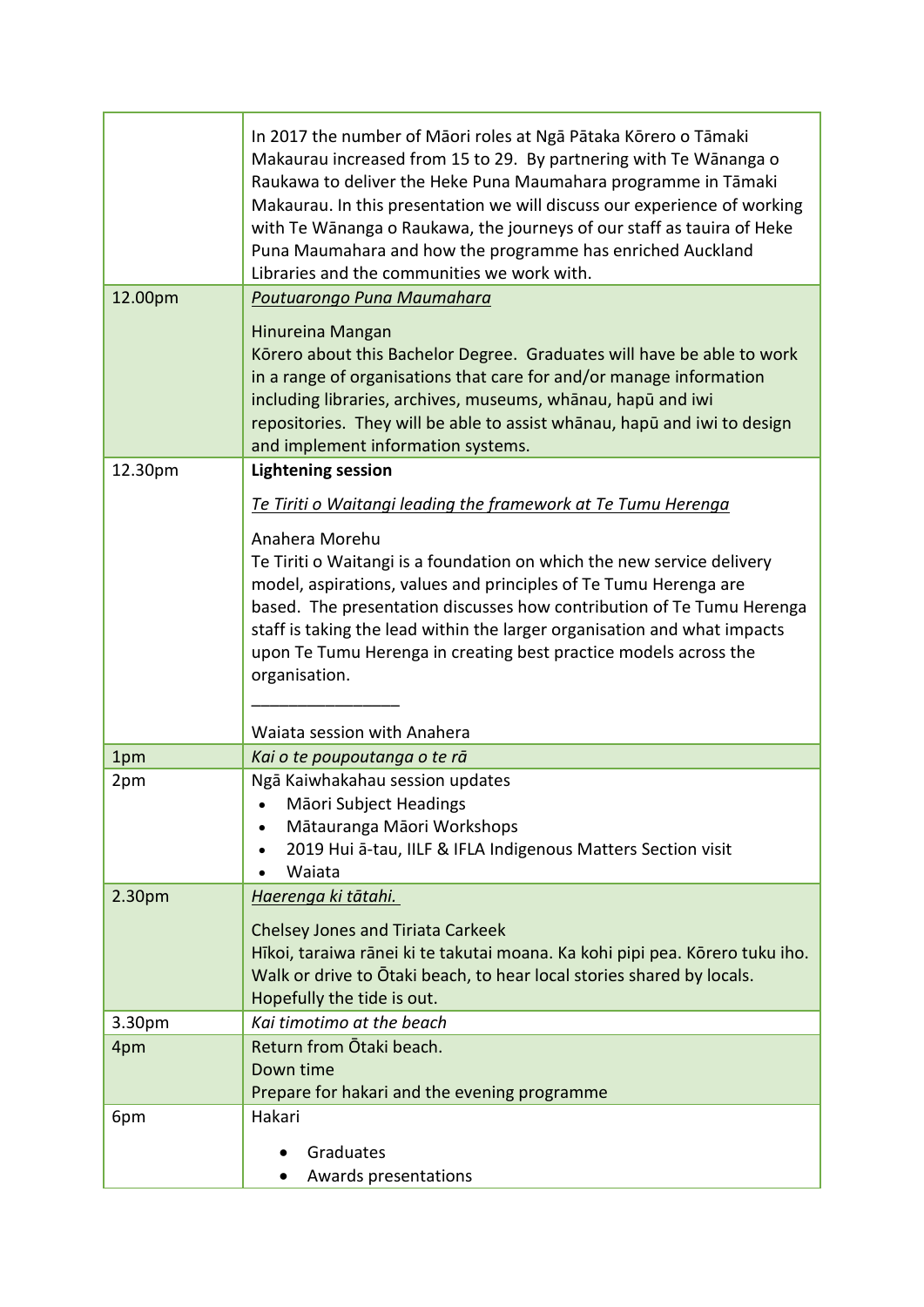| • Whanaungatanga  |
|-------------------|
| • Waiata   ngahau |
| Karakia           |

### **Rāmere [Paraire] 16 Huitānguru 2018 – He Kura te Tangata Rangatiratanga**

| 8am    | Parakuihi                                                                                                                                                                                                                                                                                                                                                                                                                                                                                                                                                                                                                                                                                                                                      |
|--------|------------------------------------------------------------------------------------------------------------------------------------------------------------------------------------------------------------------------------------------------------------------------------------------------------------------------------------------------------------------------------------------------------------------------------------------------------------------------------------------------------------------------------------------------------------------------------------------------------------------------------------------------------------------------------------------------------------------------------------------------|
| 9am    | Housekeeping                                                                                                                                                                                                                                                                                                                                                                                                                                                                                                                                                                                                                                                                                                                                   |
| 9.05am | Keynote speaker<br>Ina te mahi, he rangatira: Disordering Colonial Notions of Leadership                                                                                                                                                                                                                                                                                                                                                                                                                                                                                                                                                                                                                                                       |
|        | Ani Mikaere<br>The concept of the rangatira conveys important clues about the<br>personal qualities that our tūpuna valued and the behaviour to which<br>they aspired. It operates within the theoretical framework of<br>whakapapa, which prioritises the nurturing of relationships and the<br>maintenance of balance between all facets of our existence.<br>The British imperialists' obsession with power and control cut across                                                                                                                                                                                                                                                                                                          |
|        | our understandings about the way that authority and responsibility<br>operate. Models of leadership that were premised on Western<br>assumptions about the benefits of hierarchy were introduced for the<br>specific purpose of achieving colonial domination. While the past forty<br>years have witnessed an extraordinary push back against the forces of<br>colonialism within Aotearoa, the toxin of colonial influence continues to<br>permeate many of our most fundamental beliefs and practices. This<br>presentation will focus on the concept of the rangatira in order to<br>examine the extent to which our contemporary understanding of the<br>term risks tightening, rather than breaking, the stranglehold of<br>colonialism. |
|        | Ani Mikaere, Ngāti Raukawa and Ngāti Porou. She is Kaihautū of Te<br>Kāhui Whakatupu Mātauranga at Te Wānanga o Raukawa.                                                                                                                                                                                                                                                                                                                                                                                                                                                                                                                                                                                                                       |
| 10am   | Wai rākau<br>Roimata Taniwha-Paoo                                                                                                                                                                                                                                                                                                                                                                                                                                                                                                                                                                                                                                                                                                              |
|        | Auckland Libraries Māori responsiveness plan Te Kauhanganui<br>encourages us to engage with our local community and inspire them on<br>their journey within Te Ao Māori. During Auckland Libraries Matariki<br>celebrations, we invited our hāpori to participate in our Rongoā Māori<br>courses.<br>These courses offered the opportunity to interact with rākau and<br>become familiar with them. During the course whanau would learn<br>about tikanga in the ngahere, plant identification and manufacturing a                                                                                                                                                                                                                             |
|        | product from harvest.<br>The course was executed with great success. Join me as I share with you                                                                                                                                                                                                                                                                                                                                                                                                                                                                                                                                                                                                                                               |